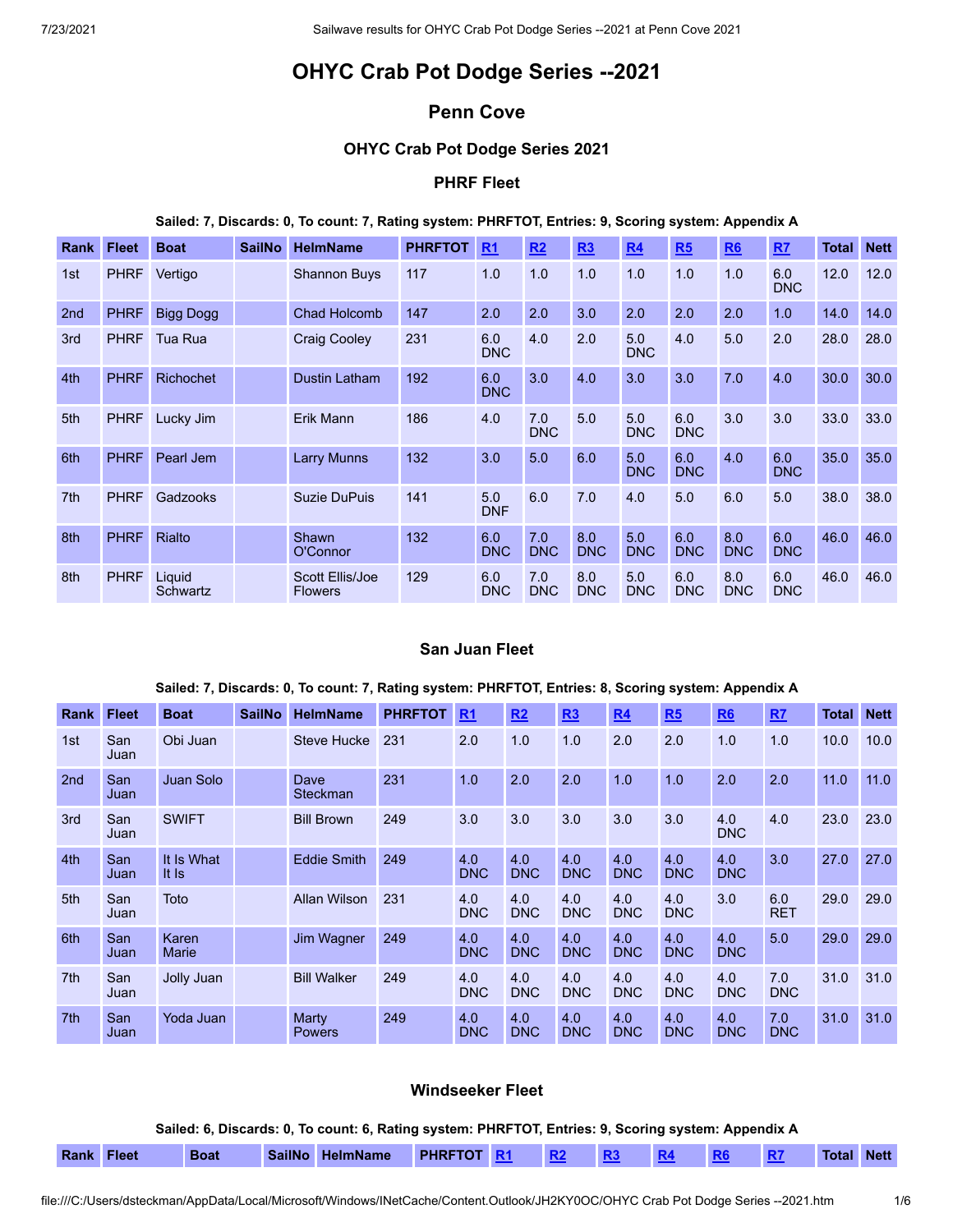| Rank            | <b>Fleet</b> | <b>Boat</b>      | <b>SailNo</b> | <b>HelmName</b>            | <b>PHRFTOT</b> | R <sub>1</sub>    | R2                | R3                | R <sub>4</sub>    | R6                | RZ                | <b>Total</b> | <b>Nett</b> |
|-----------------|--------------|------------------|---------------|----------------------------|----------------|-------------------|-------------------|-------------------|-------------------|-------------------|-------------------|--------------|-------------|
| 1st             | Windseeker   | Argosia          |               | Stina Queeno               | 222            | 1.0               | 1.0               | 1.0               | 1.0               | 1.0               | 4.0               | 9.0          | 9.0         |
| 2 <sub>nd</sub> | Windseeker   | Sojourn          |               | <b>Bruce</b><br>Eastman    | 231            | 2.0               | 2.0               | 2.0               | 2.0               | 2.0               | 1.0               | 11.0         | 11.0        |
| 3rd             | Windseeker   | Malolo           |               | <b>Ron DeRu</b>            | 189            | 4.0<br><b>DNC</b> | 3.0               | 3.0               | 3.0<br><b>DNC</b> | 4.0<br><b>DNC</b> | 3.0               | 20.0         | 20.0        |
| 4th             | Windseeker   | Excitement       |               | <b>Bill</b><br>Weinsheimer | 231            | 4.0<br><b>DNC</b> | 4.0<br><b>DNC</b> | 4.0<br><b>DNC</b> | 3.0<br><b>DNC</b> | 4.0<br><b>DNC</b> | 2.0               | 21.0         | 21.0        |
| 5th             | Windseeker   | Piper            |               | <b>William Allen</b>       | 222            | 3.0<br><b>DNF</b> | 4.0<br><b>DNC</b> | 4.0<br><b>DNC</b> | 3.0<br><b>DNC</b> | 4.0<br><b>DNC</b> | 5.0               | 23.0         | 23.0        |
| 6th             | Windseeker   | Suva             |               | Jo hnny<br>Johnson         | 132            | 4.0<br><b>DNC</b> | 4.0<br><b>DNC</b> | 4.0<br><b>DNC</b> | 3.0<br><b>DNC</b> | 3.0               | 6.0<br><b>DNC</b> | 24.0         | 24.0        |
| 7th             | Windseeker   | Ariana           |               | John Schick                | 186            | 4.0<br><b>DNC</b> | 4.0<br><b>DNC</b> | 4.0<br><b>DNC</b> | 3.0<br><b>DNC</b> | 4.0<br><b>DNC</b> | 6.0<br><b>DNC</b> | 25.0         | 25.0        |
| 7th             | Windseeker   | <b>Black Cat</b> |               | Arsenio Braga              | 282            | 4.0<br><b>DNC</b> | 4.0<br><b>DNC</b> | 4.0<br><b>DNC</b> | 3.0<br><b>DNC</b> | 4.0<br><b>DNC</b> | 6.0<br><b>DNC</b> | 25.0         | 25.0        |
| 7th             | Windseeker   | Lemonade         |               | Jason Polly                | 264            | 4.0<br><b>DNC</b> | 4.0<br><b>DNC</b> | 4.0<br><b>DNC</b> | 3.0<br><b>DNC</b> | 4.0<br><b>DNC</b> | 6.0<br><b>DNC</b> | 25.0         | 25.0        |

### **R1 - PHRF Fleet - 6-24 at 1800**

Start: Start1, Finishes: Finish time, Time: 1809, Distance: 3.8 nm, Course: SMLF, Wind dir: W, Ave wind: 10-14kts

| Rank           | <b>Fleet</b> | <b>Boat</b>      | <b>SailNo</b> | <b>HelmName</b>     | <b>PHRFTOT</b> | <b>Start</b> | <b>Elapsed</b> | <b>Corrected</b> | <b>BCE</b> | <b>BCR</b> | <b>Points</b> |
|----------------|--------------|------------------|---------------|---------------------|----------------|--------------|----------------|------------------|------------|------------|---------------|
|                | <b>PHRF</b>  | Vertigo          |               | <b>Shannon Buys</b> | 117            | 1809         | 0:55:09        | 0:53:45          | 0:00:00    | 117        | 1.0           |
| 2              | <b>PHRF</b>  | <b>Bigg Dogg</b> |               | Chad Holcomb        | 147            | 1809         | 0:58:31        | 0:54:34          | 0:00:53    | 157.717    | 2.0           |
| 3              | <b>PHRF</b>  | Pearl Jem        |               | Larry Munns         | 132            | 1809         | 1:07:21        | 1:04:11          | 0:10:58    | 264.55     | 3.0           |
| $\overline{4}$ | <b>PHRF</b>  | Lucky Jim        |               | Erik Mann           | 186            | 1809         | 1:14:02        | 1:05:23          | 0:13:11    | 345.38     | 4.0           |
| 5              | <b>PHRF</b>  | Gadzooks         |               | Suzie DuPuis        | 141            | 1809         | <b>DNF</b>     |                  |            |            | 5.0           |

# **R2 - PHRF Fleet - 7-1-21 at 1800**

#### Start: Start2, Finishes: Finish time, Time: 1811, Distance: 3.0nm, Course: SMLF, Wind dir: W, Ave wind: 10-14kts

| <b>Rank</b>    | <b>Fleet</b> | <b>Boat</b> | <b>SailNo</b> | <b>HelmName</b>     | <b>PHRFTOT</b> | <b>Start</b> | <b>Elapsed</b> | <b>Corrected</b> | <b>BCE</b> | <b>BCR</b>  | <b>Points</b> |
|----------------|--------------|-------------|---------------|---------------------|----------------|--------------|----------------|------------------|------------|-------------|---------------|
| $\mathbf 1$    | <b>PHRF</b>  | Vertigo     |               | <b>Shannon Buys</b> | 117            | 1811         | 0:47:47        | 0:46:34          | 0:00:00    | 117         | 1.0           |
| 2              | <b>PHRF</b>  | Bigg Dogg   |               | Chad Holcomb        | 147            | 1811         | 0:52:02        | 0:48:31          | 0:02:06    | 176.325     | 2.0           |
| 3              | <b>PHRF</b>  | Richochet   |               | Dustin Latham       | 192            | 1811         | 1:02:28        | 0:54:43          | 0:09:19    | 321.962 3.0 |               |
| $\overline{4}$ | <b>PHRF</b>  | Tua Rua     |               | <b>Craig Cooley</b> | 231            | 1811         | 1:06:15        | 0:55:08          | 0:10:18    | 374,773     | 4.0           |
| $5^{\circ}$    | <b>PHRF</b>  | Pearl Jem   |               | <b>Larry Munns</b>  | 132            | 1811         | 0:59:42        | 0:56:54          | 0:10:51    | 283.343     | 5.0           |
| 6              | <b>PHRF</b>  | Gadzooks    |               | <b>Suzie DuPuis</b> | 141            | 1811         | 1:03:29        | 0:59:43          | 0:13:59    | 336.154     | 6.0           |

### **R3 - PHRF Fleet - 7-1-21 at 1800**

| <b>Rank</b>    | <b>Fleet</b> | <b>Boat</b> | <b>SailNo</b> | <b>HelmName</b>      | <b>PHRFTOT</b> | <b>Start</b> | <b>Elapsed</b> | <b>Corrected</b> | <b>BCE</b> | <b>BCR</b>  | <b>Points</b> |
|----------------|--------------|-------------|---------------|----------------------|----------------|--------------|----------------|------------------|------------|-------------|---------------|
|                | <b>PHRF</b>  | Vertigo     |               | <b>Shannon Buys</b>  | 117            | 1923         | 0:31:23        | 0:30:35          | 0:00:00    | 117         | 1.0           |
| $\overline{2}$ | <b>PHRF</b>  | Tua Rual    |               | <b>Craig Cooley</b>  | 231            | 1923         | 0:38:35        | 0:32:07          | 0:01:50    | 270.024     | 2.0           |
| 3              | <b>PHRF</b>  | Bigg Dogg   |               | Chad Holcomb         | 147            | 1923         | 0:34:53        | 0:32:32          | 0:02:05    | 191.387     | $\sqrt{3.0}$  |
| $\overline{4}$ | <b>PHRF</b>  | Richochet   |               | <b>Dustin Latham</b> | 192            | 1923         | 0:37:10        | 0:32:34          | 0:02:15    | 239.915 4.0 |               |
| 5              | <b>PHRF</b>  | Lucky Jim   |               | Erik Mann            | 186            | 1923         | 0:37:26        | 0:33:04          | 0:02:48    | 245.583     | 5.0           |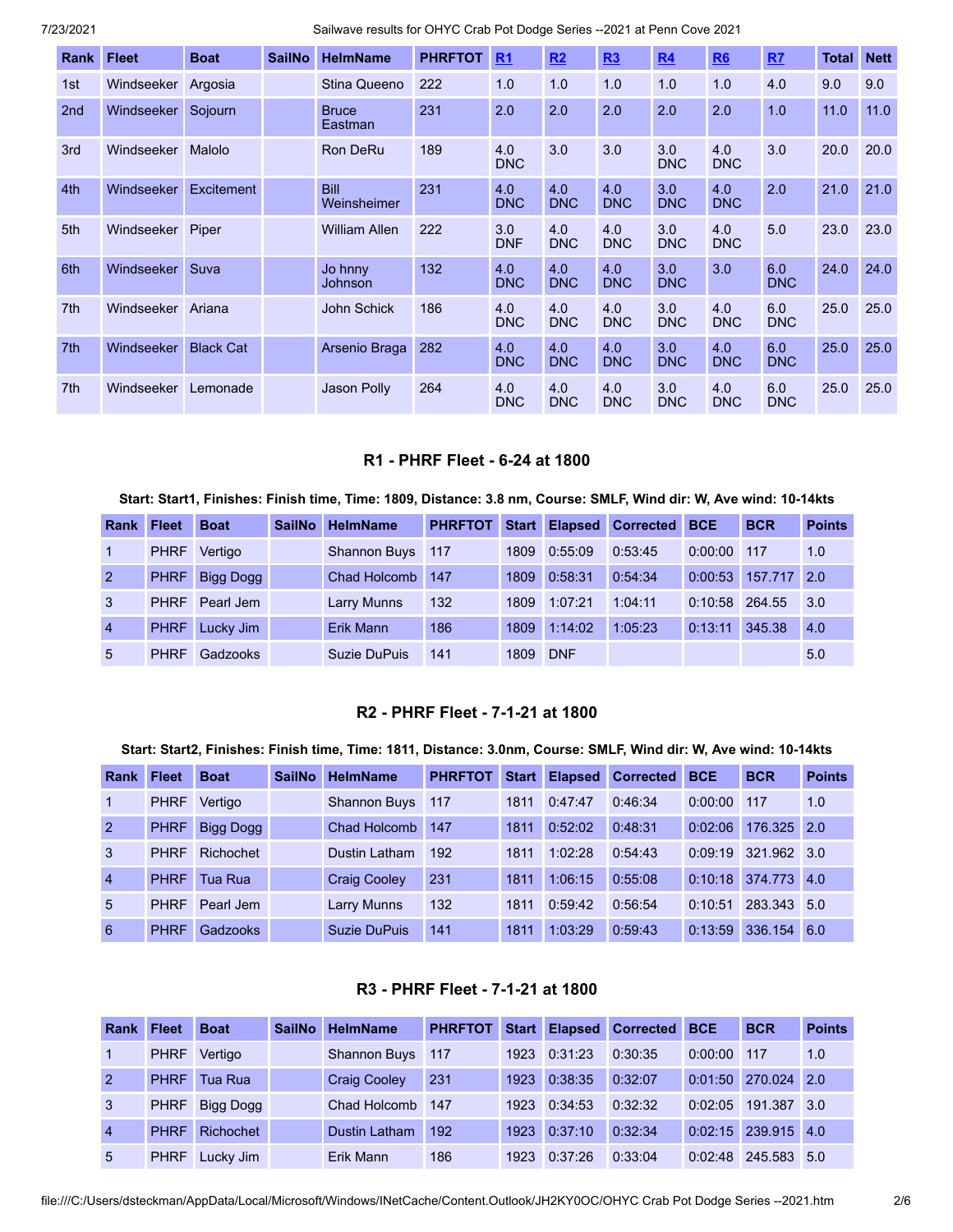| <b>Rank Fleet</b> | <b>Boat</b>      | SailNo HelmName |     |              | <b>PHRFTOT Start Elapsed Corrected BCE</b> | <b>BCR</b>            | <b>Points</b> |
|-------------------|------------------|-----------------|-----|--------------|--------------------------------------------|-----------------------|---------------|
|                   | PHRF Pearl Jem 7 | Larry Munns     | 132 | 1923 0:38:39 | 0:36:50                                    | $0.06:34$ 271.441 6.0 |               |
|                   | PHRF Gadzooks    | Suzie DuPuis    | 141 | 1923 0:41:59 | 0:39:30                                    | $0:09:28$ 342.285 7.0 |               |

### **R4 - PHRF Fleet - 7-8-21 at 1800**

#### Start: Start3, Finishes: Finish time, Time: 1757, Distance: 3.0nm, Course: SWGWF, Wind dir: W, Ave wind: 8-10kts

| Rank           | <b>Fleet</b> | <b>Boat</b> | <b>SailNo</b> | <b>HelmName</b>     | <b>PHRFTOT</b> | <b>Start</b> |         | <b>Elapsed Corrected</b> | <b>BCE</b> | <b>BCR</b>  | <b>Points</b> |
|----------------|--------------|-------------|---------------|---------------------|----------------|--------------|---------|--------------------------|------------|-------------|---------------|
|                | <b>PHRF</b>  | Vertigo     |               | Shannon Buys 117    |                | 1757         | 0:41:52 | 0:40:48                  | 0:00:00    | 117         | 1.0           |
| $\overline{2}$ | <b>PHRF</b>  | Bigg Dogg   |               | <b>Chad Holcomb</b> | 147            | 1757         | 0:48:44 | 0:45:27                  | 0:04:59    | 226.396 2.0 |               |
| $\mathbf{3}$   | <b>PHRF</b>  | Richochet   |               | Dustin Latham       | 192            | 1757         | 0:52:51 | 0:46:18                  | 0:06:17    | 291.981 3.0 |               |
| $\overline{4}$ | <b>PHRF</b>  | Gadzooks    |               | <b>Suzie DuPuis</b> | 141            | 1757         | 1:06:38 | 1:02:41                  | 0:23:16    | 511.571     | 4.0           |

#### **R5 - PHRF Fleet - 7-8-21 at 1800**

### Start: Start2, Finishes: Finish time, Time: 1916, Distance: 1,50nm, Course: SWF, Wind dir: W, Ave wind: 6-8kts

| <b>Rank</b>    | <b>Fleet</b> | <b>Boat</b>      | <b>SailNo</b> | <b>HelmName</b>     | <b>PHRFTOT</b> |      | Start Elapsed | Corrected | <b>BCE</b> | <b>BCR</b>  | <b>Points</b> |
|----------------|--------------|------------------|---------------|---------------------|----------------|------|---------------|-----------|------------|-------------|---------------|
|                | <b>PHRF</b>  | Vertigo          |               | <b>Shannon Buys</b> | 117            | 1916 | 0:26:47       | 0:26:06   | 0:00:00    | 117         | 1.0           |
| 2              | <b>PHRF</b>  | <b>Bigg Dogg</b> |               | Chad Holcomb        | 147            | 1916 | 0:31:40       | 0:29:32   | 0:03:41    | 238.612 2.0 |               |
| 3              | <b>PHRF</b>  | Richochet        |               | Dustin Latham       | 192            | 1916 | 0:34:23       | 0:30:07   | 0:04:35    | 306.267     | 3.0           |
| $\overline{4}$ | <b>PHRF</b>  | Tua Rua          |               | <b>Craig Cooley</b> | 231            | 1916 | 0:39:01       | 0:32:28   | 0:07:39    | 421.653 4.0 |               |
| $\overline{5}$ | <b>PHRF</b>  | Gadzooks         |               | <b>Suzie DuPuis</b> | 141            | 1916 | 0:41:27       | 0:38:59   | 0:13:42    | 482.252     | 5.0           |

### **R6 - PHRF Fleet - 7-15-21 at 1800**

#### Start: Start 3, Finishes: Finish time, Time: 1757, Distance: 3nm, Course: SWGWF, Wind dir: W, Ave wind: 10-14kts

| <b>Rank</b>    | <b>Fleet</b> | <b>Boat</b> | <b>SailNo</b> | <b>HelmName</b>     | <b>PHRFTOT</b> | <b>Start</b> | <b>Elapsed</b> | <b>Corrected</b> | <b>BCE</b> | <b>BCR</b>  | <b>Points</b> |
|----------------|--------------|-------------|---------------|---------------------|----------------|--------------|----------------|------------------|------------|-------------|---------------|
| $\mathbf{1}$   | <b>PHRF</b>  | Vertigo     |               | <b>Shannon Buys</b> | 117            | 1757         | 0:42:29        | 0:41:24          | 0:00:00    | 117         | 1.0           |
| $\overline{2}$ | <b>PHRF</b>  | Bigg Dogg   |               | <b>Chad Holcomb</b> | 147            | 1757         | 0:46:08        | 0:43:01          | 0:01:44    | 174,306 2.0 |               |
| 3              | <b>PHRF</b>  | Lucky Jim   |               | Erik Mann           | 186            | 1757         | 0:49:15        | 0:43:30          | 0:02:22    | 223.239     | 3.0           |
| $\overline{4}$ | <b>PHRF</b>  | Pearl Jem   |               | <b>Larry Munns</b>  | 132            | 1757         | 0:46:54        | 0:44:42          | 0:03:28    | 186.343     | 4.0           |
| 5              | <b>PHRF</b>  | Tua Rua     |               | <b>Craig Cooley</b> | 231            | 1757         | 0:56:18        | 0:46:51          | 0:06:33    | 333.925     | 5.0           |
| 6              | <b>PHRF</b>  | Gadzooks    |               | Suzie DuPuis        | 141            | 1757         | 0:49:50        | 0:46:53          | 0:05:49    | 232.397     | 6.0           |
| $\overline{7}$ | <b>PHRF</b>  | Richochet   |               | Dustin Latham       | 192            | 1757         | 0:57:08        | 0:50:03          | 0:09:52    | 347,009     | <b>7.0</b>    |

### **R7 - PHRF Fleet - 7-22-21 at 1800**

| Rank           | <b>Fleet</b> | <b>Boat</b> | <b>SailNo</b> | <b>HelmName</b>      | <b>PHRFTOT</b> | Start | <b>Elapsed</b>       | <b>Corrected</b> | <b>BCE</b> | <b>BCR</b>      | <b>Points</b> |
|----------------|--------------|-------------|---------------|----------------------|----------------|-------|----------------------|------------------|------------|-----------------|---------------|
|                | <b>PHRF</b>  | Bigg Dogg   |               | Chad Holcomb         | 147            |       | 1812 0:47:31         | 0:44:19          | 0:00:00    | 147             | 1.0           |
| $\overline{2}$ | <b>PHRF</b>  | Tua Rua     |               | <b>Craig Cooley</b>  | 231            |       | 1812 0:59:01         | 0:49:07          |            | 0:05:46 315.688 | $\sqrt{2.0}$  |
| 3              | <b>PHRF</b>  | Lucky Jim   |               | Erik Mann            | 186            |       | $1812 \quad 0.55.43$ | 0:49:12          | 0:05:32    | 267.282 3.0     |               |
| $\overline{4}$ | <b>PHRF</b>  | Richochet   |               | <b>Dustin Latham</b> | 192            | 1812  | 1:00:46              | 0:53:14          | 0:10:11    | 341.358         | 4.0           |
| $5^{\circ}$    | <b>PHRF</b>  | Gadzooks    |               | Suzie DuPuis         | 141            |       | 1812 0:58:48         | 0:55:19          | 0:11:42    | 312.51          | 5.0           |

#### **R1 - San Juan Fleet - 6-24 at 1800**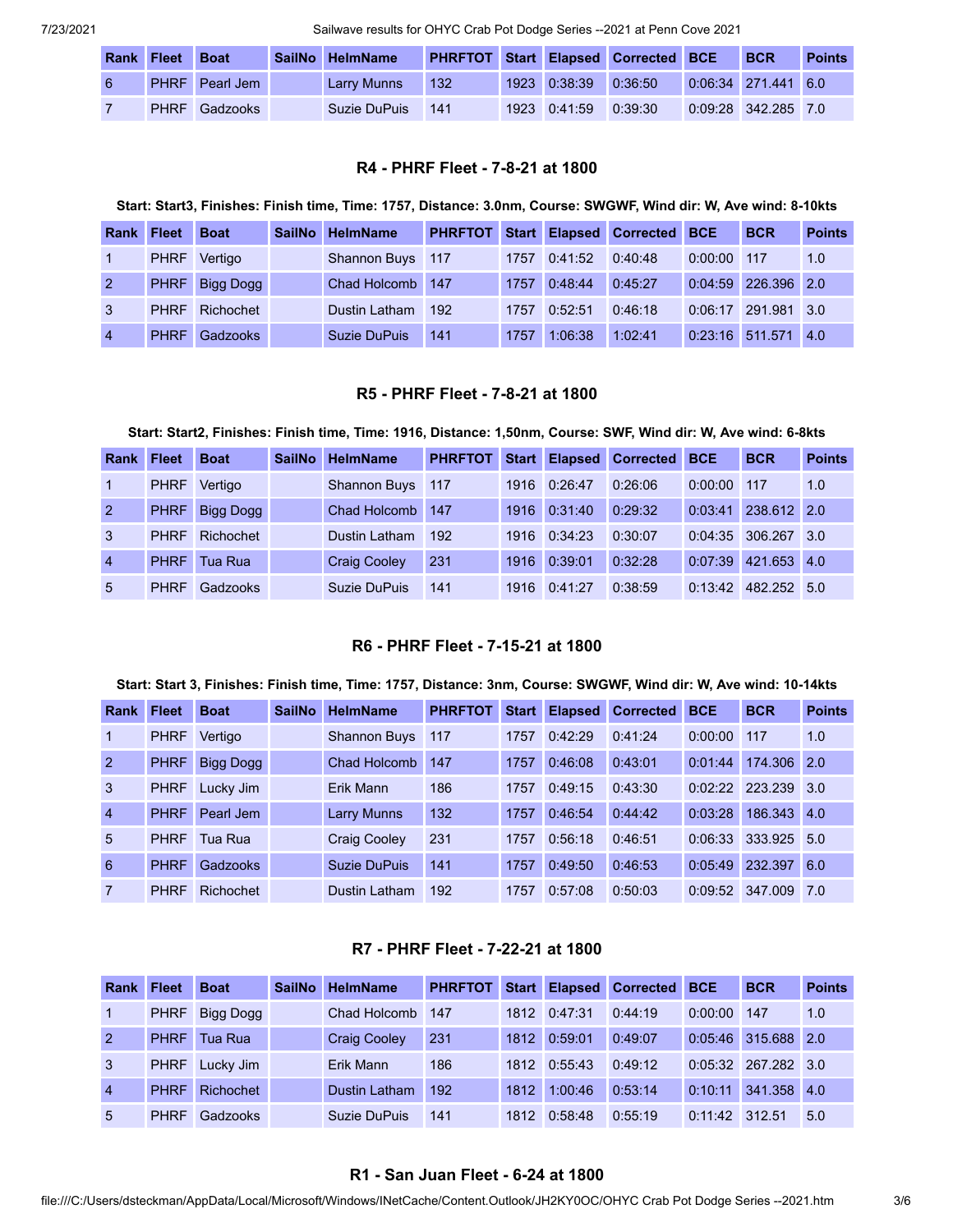| <b>Rank Fleet</b> |                   | <b>Boat</b> | SailNo HelmName    | <b>PHRFTOT Start Elapsed Corrected</b> |              |         | <b>BCE</b> | <b>BCR</b>          | <b>Points</b> |
|-------------------|-------------------|-------------|--------------------|----------------------------------------|--------------|---------|------------|---------------------|---------------|
|                   | San Juan          | ⊟Juan Solo  | Dave Steckman 231  |                                        | 1816 1:09:14 | 0:57:37 | 0:00:00    | $\sqrt{231}$        | 1.0           |
|                   | San Juan Obi Juan |             | <b>Steve Hucke</b> | 231                                    | 1816 1:12:41 | 1:00:30 | 0:03:27    | $'$ 269.918 2.0     |               |
|                   | San Juan SWIFT    |             | <b>Bill Brown</b>  | 249                                    | 1816 1:23:20 | 1:07:48 |            | 0:12:30 390.058 3.0 |               |

### **R2 - San Juan Fleet - 7-1-21 at 1800**

| <b>Rank Fleet</b> |                   | <b>Boat</b>        | SailNo HelmName   | <b>PHRFTOT</b> |      |              | Start Elapsed Corrected | <b>BCE</b> | <b>BCR</b>          | <b>Points</b> |
|-------------------|-------------------|--------------------|-------------------|----------------|------|--------------|-------------------------|------------|---------------------|---------------|
|                   | San Juan Obi Juan |                    | Steve Hucke       | 231            |      | 1805 0:55:47 | 0:46:26                 | 0:00:00    | -231                | 1.0           |
|                   |                   | San Juan Juan Solo | Dave Steckman 231 |                |      | 1805 0:58:21 | 0:48:34                 | 0:02:34    | 266.935 2.0         |               |
|                   | San Juan SWIFT    |                    | <b>Bill Brown</b> | 249            | 1805 | 1:02:02      | 0:50:28                 |            | 0:04:58 318.504 3.0 |               |

# **R3 - San Juan Fleet - 7-1-21 at 1800**

| <b>Rank Fleet</b> |                   | <b>Boat</b>        | SailNo HelmName   | <b>PHRFTOT</b> |              | Start Elapsed Corrected BCE |               | <b>BCR</b>            | <b>Points</b> |
|-------------------|-------------------|--------------------|-------------------|----------------|--------------|-----------------------------|---------------|-----------------------|---------------|
|                   | San Juan Obi Juan |                    | Steve Hucke       | 231            | 1933 0:33:55 | 0:28:14                     | $0:00:00$ 231 |                       | 1.0           |
|                   |                   | San Juan Juan Solo | Dave Steckman 231 |                | 1933 0:34:35 | 0:28:47                     |               | $0:00:40$ 246.351 2.0 |               |
|                   | San Juan SWIFT    |                    | <b>Bill Brown</b> | 249            | 1933 0:37:53 | 0:30:49                     |               | $0:03:11$ 322.341 3.0 |               |

### **R4 - San Juan Fleet - 7-8-21 at 1800**

| <b>Rank Fleet</b> |                   | <b>Boat</b>          | SailNo HelmName   |     |      |              | <b>PHRFTOT Start Elapsed Corrected BCE</b> |         | <b>BCR</b>           | <b>Points</b> |
|-------------------|-------------------|----------------------|-------------------|-----|------|--------------|--------------------------------------------|---------|----------------------|---------------|
|                   |                   | San Juan I Juan Solo | Dave Steckman 231 |     |      | 1750 0:50:44 | 0:42:13                                    | 0:00:00 | 231                  | 1.0           |
|                   | San Juan Obi Juan |                      | Steve Hucke       | 231 |      | 1750 0:51:57 | 0:43:14                                    |         | $0:01:13$ 249.73 2.0 |               |
|                   | San Juan SWIFT    |                      | <b>Bill Brown</b> | 249 | 1750 | 0.58.38      | 0:47:42                                    |         | 0:06:44 352.614 3.0  |               |

# **R5 - San Juan Fleet - 7-8-21 at 1800**

| <b>Rank Fleet</b> |                   | <b>Boat</b>        | SailNo HelmName   |     |              | <b>PHRFTOT Start Elapsed Corrected BCE</b> |               | <b>BCR</b>          | <b>Points</b> |
|-------------------|-------------------|--------------------|-------------------|-----|--------------|--------------------------------------------|---------------|---------------------|---------------|
|                   |                   | San Juan Juan Solo | Dave Steckman 231 |     | 1910 0:29:38 | 0:24:40                                    | $0:00:00$ 231 |                     | 1.0           |
|                   | San Juan Obi Juan |                    | Steve Hucke       | 231 | 1910 0:31:02 | 0:25:50                                    |               | 0:01:24 267.898 2.0 |               |
|                   | San Juan SWIFT    |                    | <b>Bill Brown</b> | 249 | 1910 0:37:09 | 0:30:13                                    |               | 0:06:50 429.105 3.0 |               |

# **R6 - San Juan Fleet - 7-15-21 at 1800**

| Rank | <b>Fleet</b>      | <b>Boat</b>        | SailNo HelmName |      |              | <b>PHRFTOT Start Elapsed Corrected BCE</b> |               | <b>BCR</b>            | <b>Points</b> |
|------|-------------------|--------------------|-----------------|------|--------------|--------------------------------------------|---------------|-----------------------|---------------|
|      | San Juan Obi Juan |                    | Steve Hucke     | 231  | 1750 0:49:23 | 0:41:06                                    | $0:00:00$ 231 |                       | 1.0           |
|      |                   | San Juan Juan Solo | Dave Steckman   | -231 | 1750 0:50:56 | 0:42:23                                    |               | $0:01:33$ 255.513 2.0 |               |
|      | San Juan          | <b>Toto</b>        | Allan Wilson    | 231  | 1750 0:59:14 | 0:49:18                                    |               | 0:09:51 386.778 3.0   |               |

### **R7 - San Juan Fleet - 7-22-21 at 1800**

### Start: Start 2, Finishes: Finish time, Time: 1806, Distance: 3.4nm, Course: SMLF, Wind dir: W, Ave wind: 12-15kts

| <b>Rank Fleet</b> |                   | <b>Boat</b> | SailNo HelmName |     |                      | <b>PHRFTOT Start Elapsed Corrected BCE</b> |               | <b>BCR</b> | <b>Points</b> |
|-------------------|-------------------|-------------|-----------------|-----|----------------------|--------------------------------------------|---------------|------------|---------------|
|                   | San Juan Obi Juan |             | Steve Hucke     | 231 | 1806 0:51:49 0:43:08 |                                            | $0:00:00$ 231 |            | 1.0           |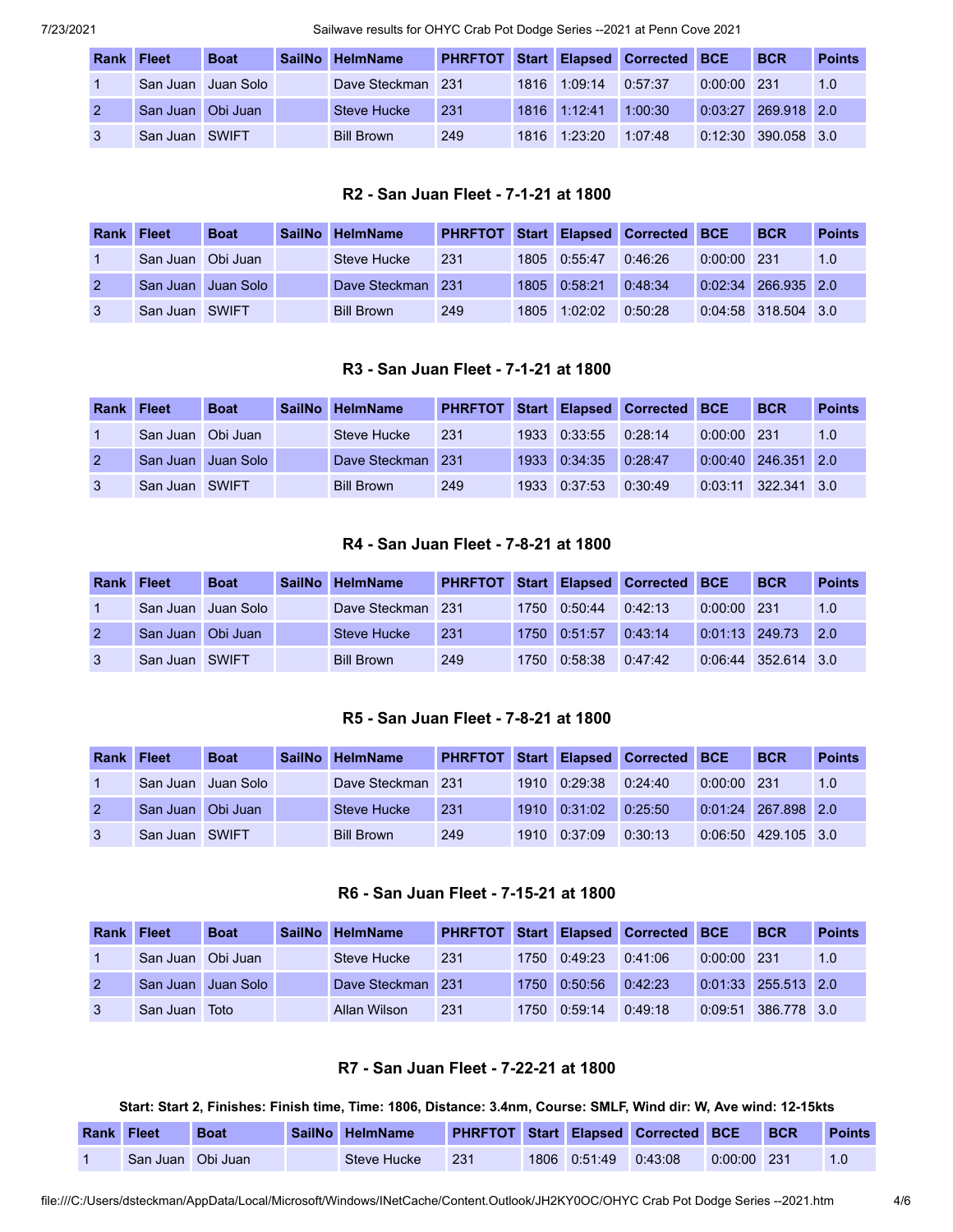| <b>Rank</b>    | <b>Fleet</b> | <b>Boat</b>               | <b>SailNo</b> | <b>HelmName</b>   | <b>PHRFTOT</b> | <b>Start</b> | <b>Elapsed</b> | <b>Corrected</b> | <b>BCE</b> | <b>BCR</b>      | <b>Points</b> |
|----------------|--------------|---------------------------|---------------|-------------------|----------------|--------------|----------------|------------------|------------|-----------------|---------------|
| $\mathcal{P}$  | San Juan     | Juan Solo                 |               | Dave Steckman     | -231           | 1806         | 0:54:32        | 0.45.23          |            | 0:02:43 271.947 | 2.0           |
| $\mathbf{3}$   |              | San Juan It Is What It Is |               | Eddie Smith       | 249            | 1806         | 0:56:03        | 0:45:36          | 0:03:02    | 294.806 3.0     |               |
| $\overline{4}$ | San Juan     | <b>SWIFT</b>              |               | <b>Bill Brown</b> | 249            | 1806         | 0:58:00        | 0:47:11          | 0:04:59    | $324.197$ 4.0   |               |
| $5^{\circ}$    |              | San Juan Karen Marie      |               | Jim Wagner        | 249            | 1806         | 1:03:21        | 0:51:32          | 0:10:20    | 404.835 5.0     |               |
| -6             | San Juan     | Toto                      |               | Allan Wilson      | 231            |              | <b>RET</b>     |                  |            |                 | 6.0           |

#### **R1 - Windseeker Fleet - 6-24 at 1800**

| Rank Fleet |                    | <b>Boat</b> | <b>SailNo</b> | <b>HelmName</b>          |     |      |              | PHRFTOT Start Elapsed Corrected BCE |               | <b>BCR</b>            | <b>Points</b> |
|------------|--------------------|-------------|---------------|--------------------------|-----|------|--------------|-------------------------------------|---------------|-----------------------|---------------|
|            | Windseeker Argosia |             |               | Stina Queeno             | 222 |      | 1816 1:19:03 | 1:06:33                             | $0:00:00$ 222 |                       | 1.0           |
|            | Windseeker Sojourn |             |               | <b>Bruce Eastman</b> 231 |     |      | 1816 1:32:26 | 1:16:56                             |               | $0:12:28$ 352.701 2.0 |               |
|            | Windseeker Piper   |             |               | <b>William Allen</b>     | 222 | 1807 | <b>DNF</b>   |                                     |               |                       | 3.0           |

# **R2 - Windseeker Fleet - 7-1-21 at 1800**

| <b>Rank Fleet</b> |                    | <b>Boat</b> | SailNo HelmName          |     |      |              | <b>PHRFTOT Start Elapsed Corrected BCE</b> |               | <b>BCR</b>            | <b>Points</b> |
|-------------------|--------------------|-------------|--------------------------|-----|------|--------------|--------------------------------------------|---------------|-----------------------|---------------|
|                   | Windseeker Argosia |             | Stina Queeno             | 222 |      | 1805 1:07:30 | 0:56:50                                    | $0:00:00$ 222 |                       | 1.0           |
| $\overline{2}$    | Windseeker Sojourn |             | <b>Bruce Eastman</b> 231 |     | 1805 | 1:08:32      | 0:57:02                                    |               | $0:00:15$ 233.818 2.0 |               |
|                   | Windseeker         | Malolo      | Ron DeRu                 | 189 |      | 1805 1:20:10 | 1:10:31                                    |               | 0:15:33 366.869 3.0   |               |

### **R3 - Windseeker Fleet - 7-1-21 at 1800**

### Start: Start3, Finishes: Finish time, Time: 1933, Distance: 2.0nm, Course: SMF, Wind dir: W, Ave wind: 10-14kts

| <b>Rank</b> | <b>Fleet</b>       | <b>Boat</b> | SailNo HelmName          | <b>PHRFTOT</b> | <b>Start</b> |         | <b>Elapsed Corrected</b> | <b>BCE</b> | <b>BCR</b>          | <b>Points</b> |
|-------------|--------------------|-------------|--------------------------|----------------|--------------|---------|--------------------------|------------|---------------------|---------------|
|             | Windseeker Argosia |             | Stina Queeno             | 222            | 1933         | 0:38:32 | 0:32:27                  | 0:00:00    | 222                 | 1.0           |
|             | Windseeker Sojourn |             | <b>Bruce Eastman</b> 231 |                | 1933         | 0:45:35 | 0:37:56                  |            | 0:06:36 363.244 2.0 |               |
|             | Windseeker         | Malolo      | Ron DeRu                 | 189            | 1933         | 0:44:37 | 0:39:15                  |            | 0:07:44 343.877 3.0 |               |

### **R4 - Windseeker Fleet - 7-8-21 at 1800**

| <b>Rank Fleet</b> |                    | <b>Boat</b> | SailNo HelmName          |     |              | PHRFTOT Start Elapsed Corrected BCE |               | <b>BCR</b>            | <b>Points</b> |
|-------------------|--------------------|-------------|--------------------------|-----|--------------|-------------------------------------|---------------|-----------------------|---------------|
|                   | Windseeker Argosia |             | Stina Queeno             | 222 | 1750 0:58:48 | 0:49:30                             | $0:00:00$ 222 |                       | 1.0           |
|                   | Windseeker Sojourn |             | <b>Bruce Eastman</b> 231 |     | 1750 1:14:05 | 1:01:39                             |               | $0:14:36$ 422.659 2.0 |               |

# **R6 - Windseeker Fleet - 7-15-21 at 1800**

| <b>Rank Fleet</b> |                    | <b>Boat</b> | <b>SailNo</b> | <b>HelmName</b>      |     |      |              | <b>PHRFTOT Start Elapsed Corrected BCE</b> |               | <b>BCR</b>            | <b>Points</b> |
|-------------------|--------------------|-------------|---------------|----------------------|-----|------|--------------|--------------------------------------------|---------------|-----------------------|---------------|
|                   | Windseeker Argosia |             |               | Stina Queeno         | 222 |      | 1750 0:55:48 | 0:46:59                                    | $0:00:00$ 222 |                       | 1.0           |
|                   | Windseeker Sojourn |             |               | <b>Bruce Eastman</b> | 231 | 1750 | 1:02:41      | 0:52:10                                    |               | $0.06:14$ 317.232 2.0 |               |
|                   | Windseeker Suva    |             |               | Jo hnny Johnson 132  |     | 1750 | 1:09:00      | 1:05:46                                    |               | 0:19:42 404.624 3.0   |               |

# **R7 - Windseeker Fleet - 7-22-21 at 1800**

| <b>BCR</b><br><b>PHRFTOT Start Elapsed Corrected BCE</b><br>SailNo HelmName<br><b>Rank Fleet</b><br><b>Points</b><br><b>Boat</b> |  |  |  |
|----------------------------------------------------------------------------------------------------------------------------------|--|--|--|
|----------------------------------------------------------------------------------------------------------------------------------|--|--|--|